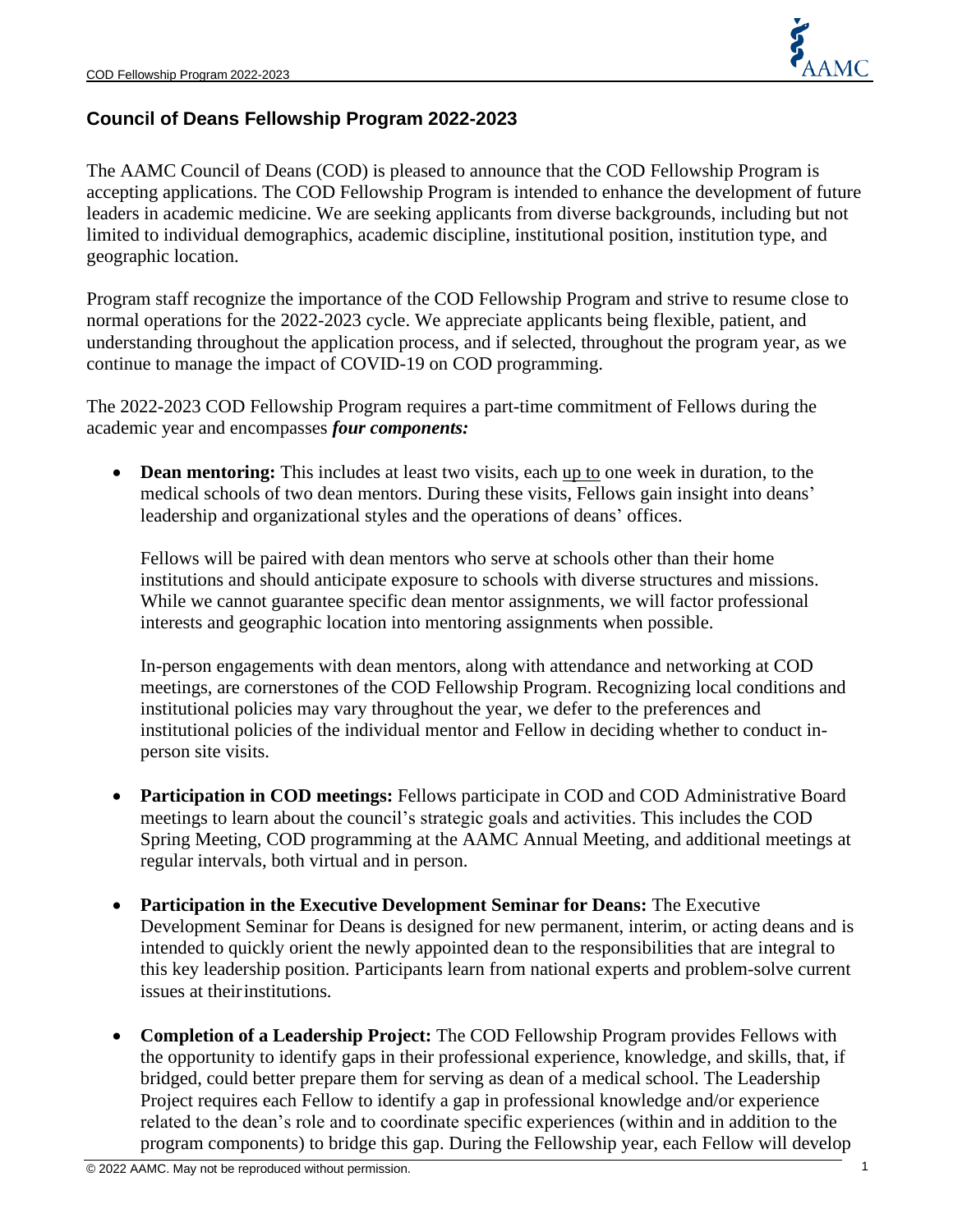

and implement plans to address the knowledge/experience gap and achieve intended outcomes. Fellows will describe their projects in a virtual presentation to the COD.

# *Eligibility:*

The Fellowship is designed for senior faculty members, including department chairs and assistant, associate, and vice deans, who are interested in being *considered for deanships* in the near future. (*Note*: The program is not intended for candidates currently under active consideration for appointment to a deanship.)

### *Financial support:*

The cost of participation in the program is the responsibility of the Fellow's home institution. If you are accepted to the program, you must participate fully in the meetings below. These opportunities are limited to the year you are a COD Fellow. The AAMC is currently reviewing policies and procedures for a return to in-person meetings, and more information on specific meeting dates and locations will be available in summer 2021.

The COD Fellowship Program resumed for the 2021-2022 cycle after being suspended for the 2020-2021 cycle in response to the COVID-19 pandemic. We have included a column with snapshots of expenses from previous cycles to help you estimate the financial commitment. **Registration fees for meetings during the 2022-2023 program may differ from those below.**

| <b>Meeting</b>                                           | <b>Dates</b>                                                                                                                                                                                                                      | <b>Location</b>                                               | <b>Snapshot of expenses</b>                                                                                          |
|----------------------------------------------------------|-----------------------------------------------------------------------------------------------------------------------------------------------------------------------------------------------------------------------------------|---------------------------------------------------------------|----------------------------------------------------------------------------------------------------------------------|
| <b>COD</b> Administrative<br><b>Board Meeting</b>        | Each Fellow may<br>participate in one<br><b>Administrative Board</b><br>meeting and may choose<br>between the following<br>offerings (dates to be<br>confirmed):<br>September 2022<br>December 2022<br>February 2023<br>June 2023 | Virtual                                                       | No fees associated with<br>virtual participation                                                                     |
| Learn Serve Lead 2022:<br>The AAMC Annual<br>Meeting     | November 11-15, 2022                                                                                                                                                                                                              | Nashville, TN                                                 | Registration fee for the<br>last in-person meeting-<br>Learn Serve Lead 2019:<br>The AAMC Annual<br>Meeting: \$1,075 |
| 2023 Executive<br>Development Seminar<br>for Deans (EDD) | January or February<br>2023 (dates to be<br>confirmed)                                                                                                                                                                            | Washington, DC (may<br>have additional virtual<br>components) | Travel, lodging, and<br>registration<br>Registration fee for the<br>in-person 2022 EDD:<br>\$2,750                   |

# *2022-2023 COD Fellowship Program Meeting Dates:*